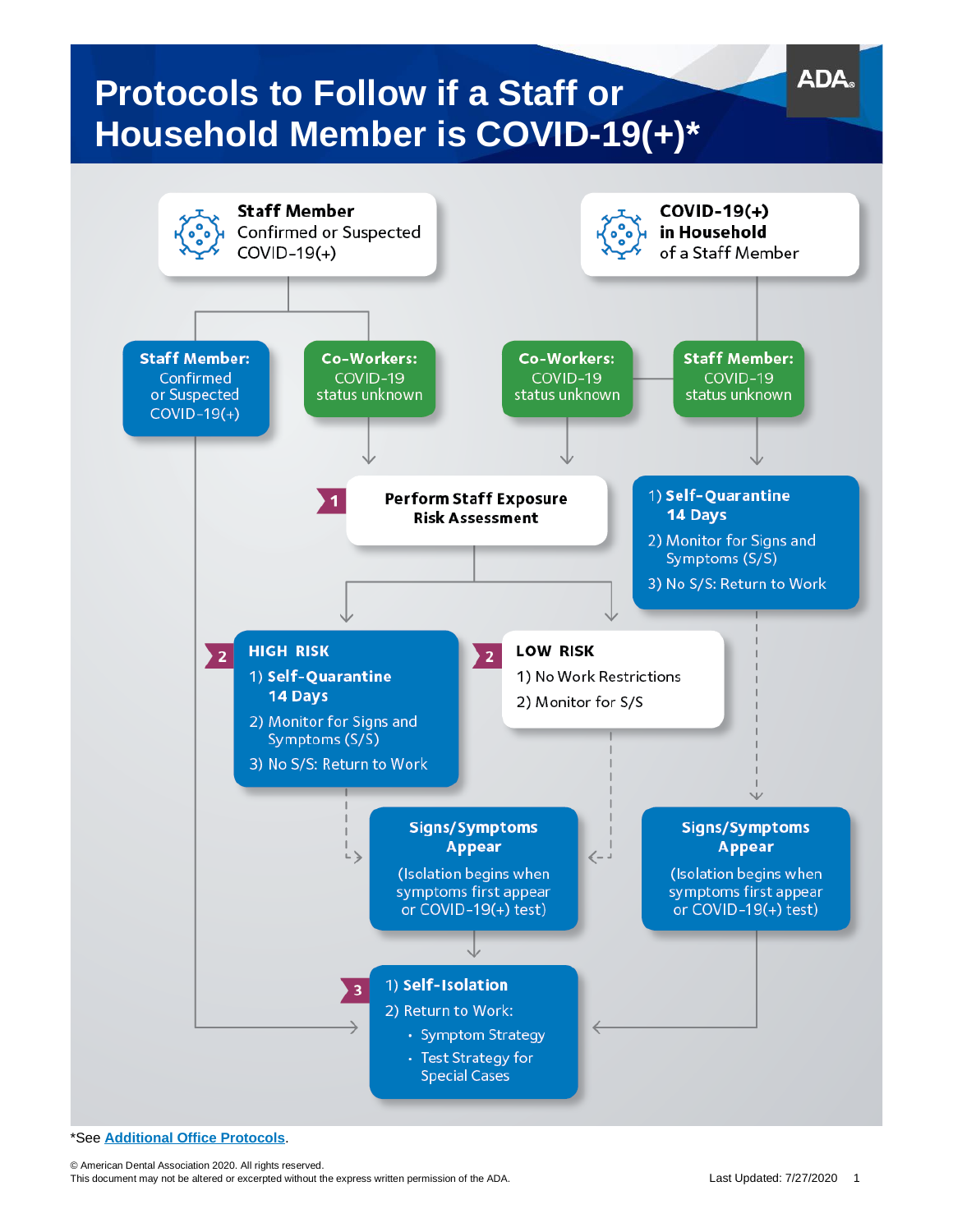

## **Perform Staff Exposure Risk Assessment**

Identify other staff members in contact with COVID-19(+) person

- Note date of last contact
- Perform contact risk assessment

#### **Low Risk vs. High Risk Assessment**  $\mathbf{2}$

| <b>LOW RISK</b>                                                                                                                         |                                   |                                                                                                                                                                                                                                                                                                                                                                                                                                   |  |  |
|-----------------------------------------------------------------------------------------------------------------------------------------|-----------------------------------|-----------------------------------------------------------------------------------------------------------------------------------------------------------------------------------------------------------------------------------------------------------------------------------------------------------------------------------------------------------------------------------------------------------------------------------|--|--|
| <b>Exposure</b>                                                                                                                         | <b>PPE Used</b>                   | <b>Work Restrictions</b>                                                                                                                                                                                                                                                                                                                                                                                                          |  |  |
| Prolonged close contact<br>□<br>to person with COVID-19(+)<br>(>15 min, within 6 feet)<br>Other exposures to<br>□<br>COVID-19(+) person | Appropriate PPE worn<br>□         | No work restrictions<br>$\bullet$<br>Continue wearing appropriate<br><b>PPE</b><br>Monitor for S/S of COVID-19                                                                                                                                                                                                                                                                                                                    |  |  |
| <b>HIGH RISK</b>                                                                                                                        |                                   |                                                                                                                                                                                                                                                                                                                                                                                                                                   |  |  |
| <b>Exposure</b>                                                                                                                         | <b>PPE Used</b>                   | <b>Work Restrictions</b>                                                                                                                                                                                                                                                                                                                                                                                                          |  |  |
| Prolonged close contact<br>□<br>to person with confirmed<br>COVID-19 (>15 min, within<br>6 feet)                                        | Appropriate PPE<br>□<br>not worn* | • Exclude from work for 14 days<br>after last exposure<br>Advise staff member to monitor<br>themselves for fever or symptoms<br>consistent with COVID-19 (S/S)<br>If no S/S, return to work and<br>continue to use appropriate PPE<br>Any staff member who develops<br>fever or symptoms consistent with<br>COVID-19 should immediately<br>contact their health care provider<br>to arrange for medical evaluation<br>and testing |  |  |

*\*For example, staff remove masks and eat lunch together in staff break room.*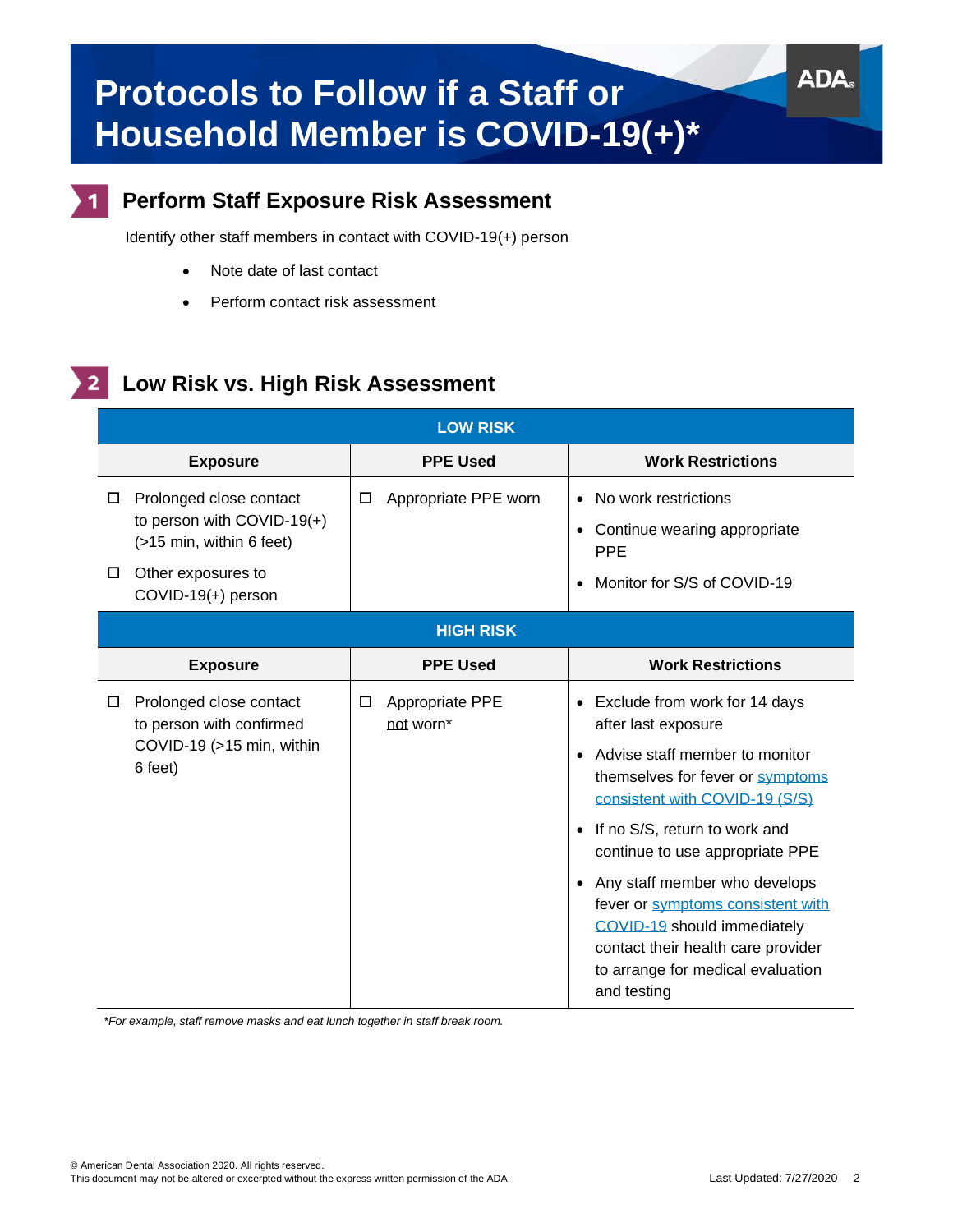# 3

## **Self-Quarantine & Return to Work Strategies**

When a staff member has a confirmed or suspected case of COVID-19, follow this table to help guide you in determining when the team member may return to work.

| <b>SYMPTOM STRATEGY</b>      |                                                                   |                                                                |                                                                                                                                                                                                                                             |  |  |  |
|------------------------------|-------------------------------------------------------------------|----------------------------------------------------------------|---------------------------------------------------------------------------------------------------------------------------------------------------------------------------------------------------------------------------------------------|--|--|--|
| <b>TYPE</b>                  | <b>CLINICAL</b><br><b>PRESENTATION*</b>                           | <b>MINIMAL DAYS IN</b><br><b>SELF-QUARANTINE</b>               | <b>RETURN TO WORK CRITERIA</b>                                                                                                                                                                                                              |  |  |  |
| <b>SYMPTOMATIC</b>           | Mild to moderate illness<br>and not severely<br>immunocompromised | At least 10 days since<br>symptoms first appeared              | 1. At least 24 hours since last fever<br>without use of fever reducing<br>medication<br>2. Improved symptoms                                                                                                                                |  |  |  |
|                              | Severe to critical<br>illness or severely<br>immunocompromised    | At least 20 days since<br>symptoms first appeared              | 1. At least 24 hours since last fever<br>without use of fever reducing<br>medication<br>2. Improved symptoms                                                                                                                                |  |  |  |
| <b>ASYMPTOMATIC</b>          | Not severely<br>immunocompromised                                 | At least 10 days since first<br>positive viral diagnostic test | N/A                                                                                                                                                                                                                                         |  |  |  |
|                              | Severely<br>Immunocompromised                                     | At least 20 days since first<br>viral diagnostic test          | N/A                                                                                                                                                                                                                                         |  |  |  |
| <b>TEST-BASED STRATEGY**</b> |                                                                   |                                                                |                                                                                                                                                                                                                                             |  |  |  |
| <b>TYPE</b>                  | <b>CLINICAL</b><br><b>PRESENTATION**</b>                          | <b>MINIMAL DAYS IN</b><br><b>SELF-QUARANTINE</b>               | <b>RETURN TO WORK CRITERIA</b>                                                                                                                                                                                                              |  |  |  |
| <b>SYMPTOMATIC</b>           | $***$                                                             | N/A                                                            | 1. Resolution of fever without use<br>of fever reducing medication<br>2. Improved symptoms<br>3. Negative results of FDA authorized<br>COVID-19 RT-PCR tests from at<br>least two consecutive specimens<br>collected $\geq$ 24 hours apart. |  |  |  |
| <b>ASYMPTOMATIC</b>          | $***$                                                             | N/A                                                            | 1. Negative results of FDA authorized<br>COVID-19 RT-PCR tests from at<br>least two consecutive specimens<br>collected $\geq$ 24 hours apart.                                                                                               |  |  |  |

\***Mild illness**: Signs and Symptoms of COVID-19 (S/S) without shortness of breath, dyspnea, or abnormal chest imaging.

Moderate illness: Evidence of lower respiratory disease by clinical assessment or imaging and a saturation of O2 (SpO2) ≥94% on room air at sea level. **Severe illness**: respirations ≥30 breaths/min., SpO2 ≥94%, ratio of arterial partial pressure of oxygen to fraction of inspired oxygen < 300 mm Hg, or lung infiltrates >50%.

**Critical illness**: Respiratory failure, septic shock, and/or multiple organ dysfunction.

\*\*To be considered if staff needed to return earlier than symptom strategy or for staff who are severely immunocompromised, in consultation with local infectious disease experts

AD/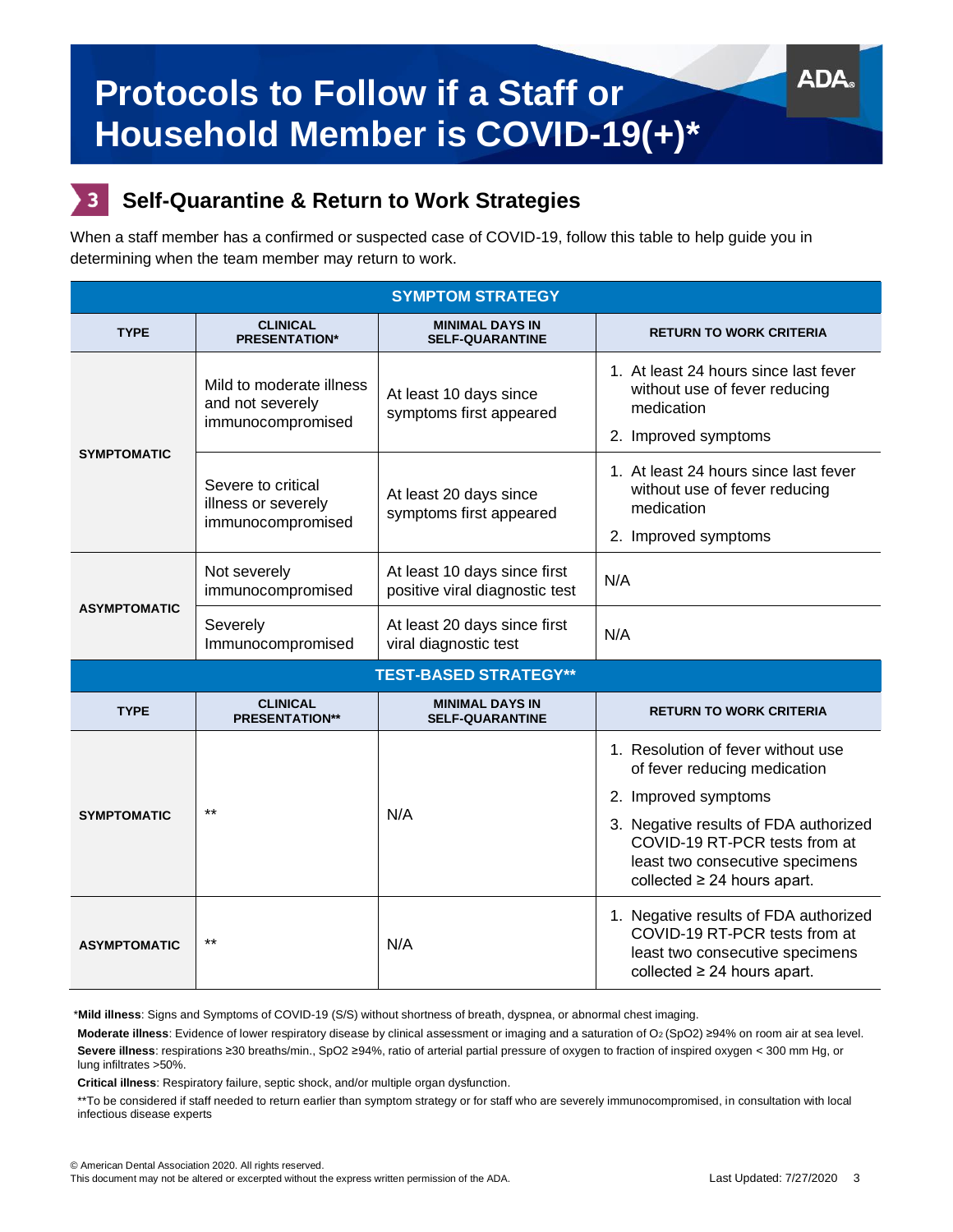## **Additional Office Protocols**

<span id="page-3-0"></span>

## **Notify Patients Per State Specific Protocol**

Be prepared before a staff member reports a confirmed case of COVID-19:

- Determine how patient or staff notifications will be made; include what actions and follow-up advice are recommended.
- Designate staff member responsible for identifying contacts.



### **Clean and Disinfect Environmental Surfaces in Office**

- If surfaces are dirty, they should be cleaned using a detergent or soap and water prior to disinfection.
- Apply an EPA-registered, hospital-grade disinfectant to frequently touched surfaces or objects for appropriate contact times as indicated on the product's label.
- For disinfection, use surface-appropriate [products that meet EPA's criteria for use against SARS-](https://www.cdc.gov/coronavirus/2019-ncov/hcp/dental-settings.html#EnvironmentalInfectionControl%20)[CoV-2](https://www.cdc.gov/coronavirus/2019-ncov/hcp/dental-settings.html#EnvironmentalInfectionControl%20) (the cause of COVID-19), following manufacturer's instructions.



## **Follow OSHA Reporting Requirements if Infection Resulted from Work Exposure**

- Employers with 10 or fewer employees report hospitalization or death.
- Employers with more than 10 employees include incident in the exposure control plan.

|        | <b>EXPOSURE NOT WORK RELATED</b>                                                                                                                                                                                                                                                                                                                                                                                          |             | <b>EXPOSURE WORK RELATED</b>                                                                                                                                                                                                                                                                                                                                                                                                                                               |
|--------|---------------------------------------------------------------------------------------------------------------------------------------------------------------------------------------------------------------------------------------------------------------------------------------------------------------------------------------------------------------------------------------------------------------------------|-------------|----------------------------------------------------------------------------------------------------------------------------------------------------------------------------------------------------------------------------------------------------------------------------------------------------------------------------------------------------------------------------------------------------------------------------------------------------------------------------|
| П<br>□ | A single employee, job duties do not include<br>having frequent contact with patients<br>An employee, outside the workplace, closely<br>and frequently associates with someone who<br>has COVID-19 and who is not a coworker<br>(e.g., a family member, significant other,<br>or close friend) and that individual exposes<br>the employee to the virus during the period<br>in which the individual is likely infectious | □<br>□<br>П | Several cases develop among staff who<br>work closely together and there is no<br>alternative explanation<br>It is contracted shortly after lengthy, close<br>exposure to a particular patient or coworker<br>who has a confirmed case of COVID-19<br>and there is no alternative explanation<br>An employee's job duties include having<br>frequent, close exposure to the public<br>with ongoing local community transmission<br>and there is no alternative explanation |
|        |                                                                                                                                                                                                                                                                                                                                                                                                                           |             |                                                                                                                                                                                                                                                                                                                                                                                                                                                                            |

### **OSHA Guidance on Determining Work Exposure**